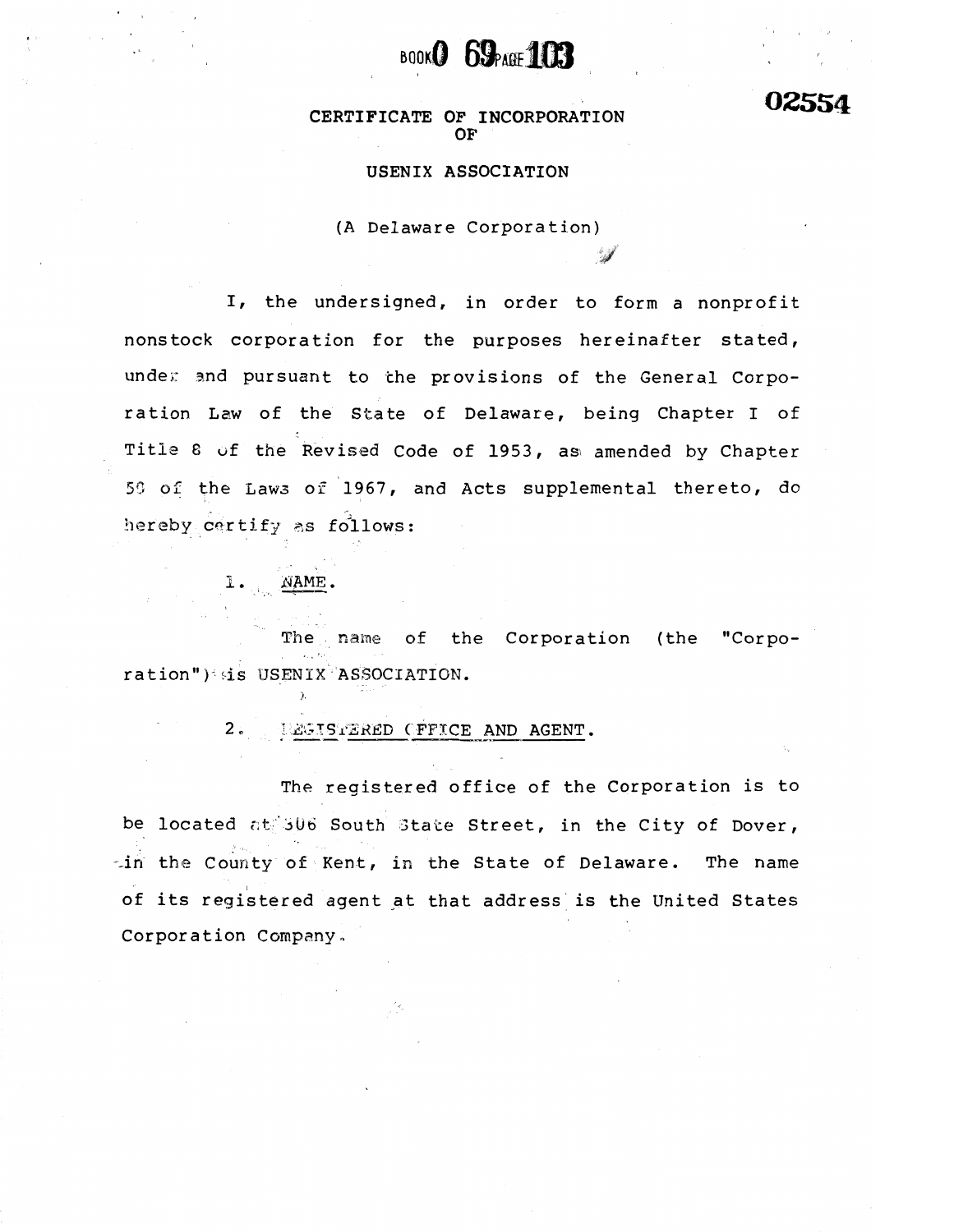## $_{\text{BOOK}}$ 0 69 $_{\text{PAGE}}$ 104

### 3. PURPOSES AND POWERS.

3.1 The object and purpose of the Corporation is to engage in any lawful act or activity for which a nonstock, nonprofit corporation may be organized under the General Corporation Law of Delware.

3.2 Without liniting in any nanner the scope and generality of Section 3.I, but in furtherance thereof, the Corporation shall have the purposes and objects to foster the development, free exchange and communication of information and ideas pertaining to computer systems among the holders of licenses and sublicenses for software obtained from Western Electric Company, including, but not restricted to UNIX, all subject to the terms of the several licenses and sublicenses of such holders.

The Corporation shall have the following powers, in addition to those powers granted by the General Corporation Law of Delaware, and in furtherance of the Corporation's objects and purposes, to the extent permitted by law:

3.2.I Make (i) grants to organizations which are exempt from income tax under section  $501(c)$  (3) of the United States fnternal Revenue Code of 1954 and to nonprofit organizations which are involved with

 $\overline{2}$ 

 $\sim 10^4$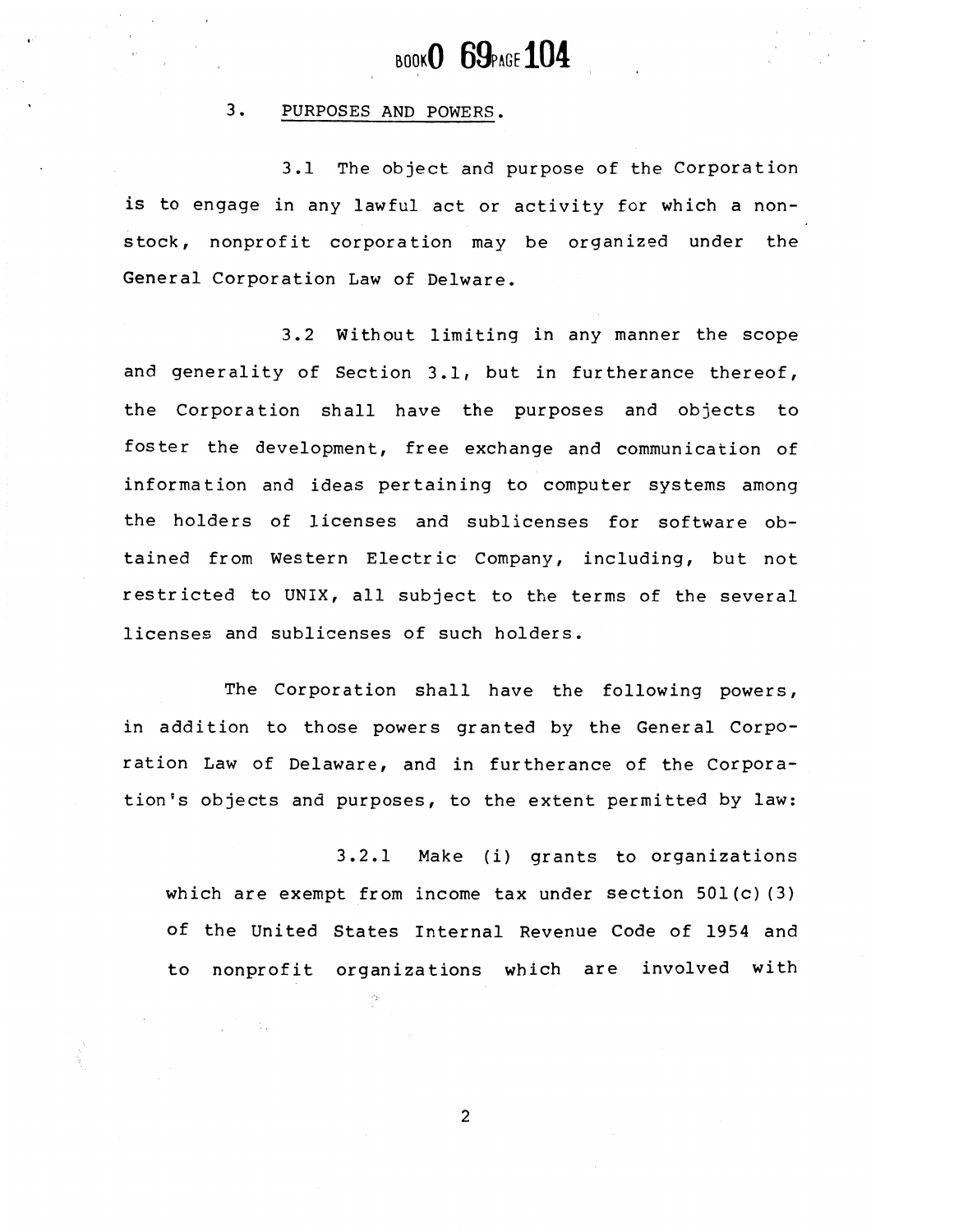# BOOKO 69PAGE 105

computer systems, or (ii) contributions which are deductible under section 170(c)(1) of such Code, as such sections and such Code may be amended, for the purpose of carrying out any one or more of the purposes set forth in sections 3.1 and 3.2.

3.2.2 In the event of a liquidation, dissolution, termination or winding up of the Corporation (whether voluntary, involuntary or by operation of law), none of the property or assets of the Corporation shall be made available in any way to any individual, corporation, or other organization, except to either a nonprofit corporation or other organization which is involved with computer systems or to corporations or other organizations located in the United States which qualify as exempt from income tax under section 501(c)(3) of the United States Internal Revenue Code of 1954, as the same may be amended.

4. INCORPORATOR.

 $4.1$ The name and mailing address of the incorporator is:

Name

### Address

Robert A. Jacobs

Box 1803 Grand Central Station New York, New York 10163

 $\overline{3}$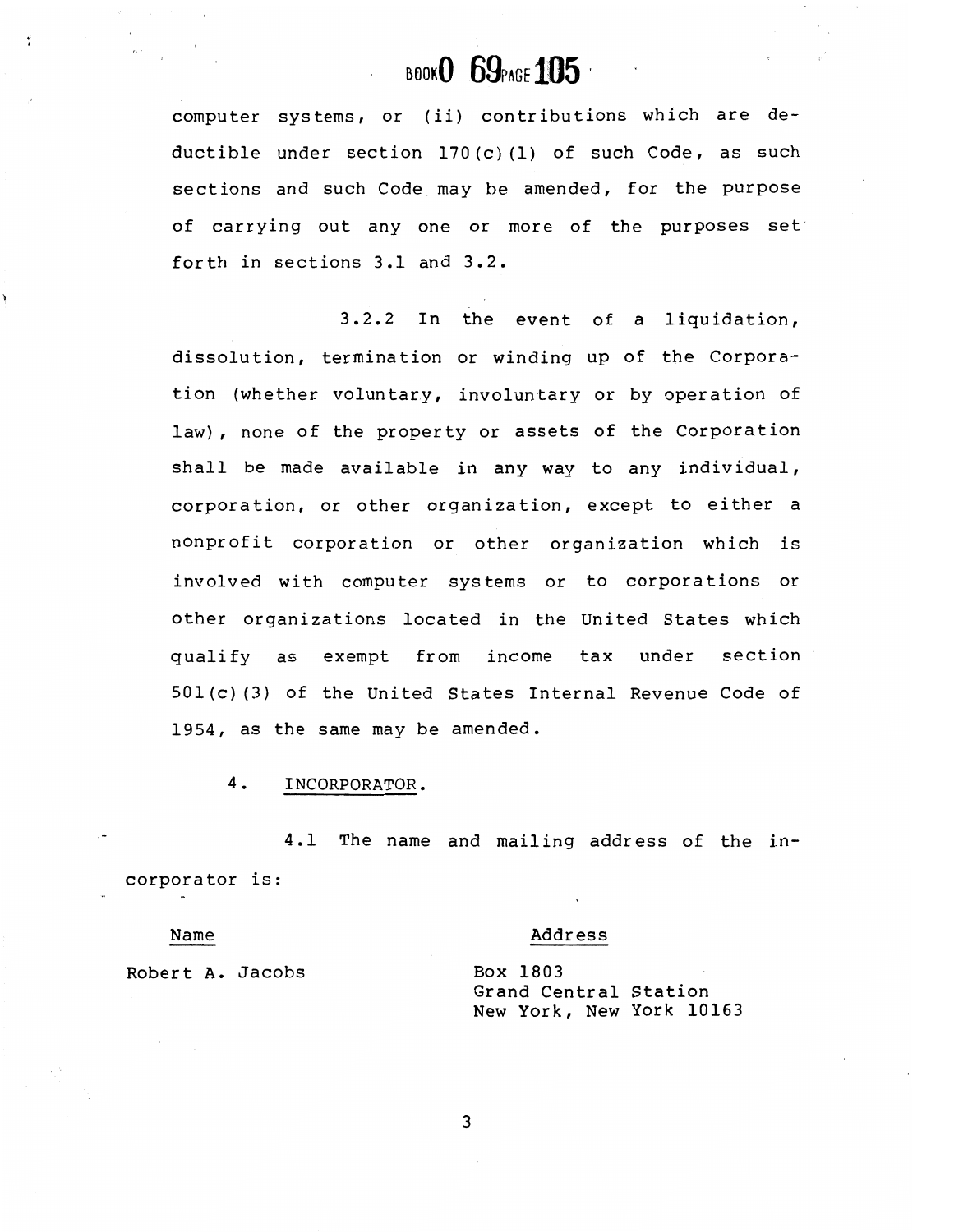# **POOKO 69 PAGE 106**

The powers of the incorporator are to  $4.2$ terminate upon the filing of this Certificate of Incorporation in the manner required by the General Corporation Law of Delaware.

### $5.$ DIRECTORS.

5.1 The names and addresses of the persons who are to serve as Directors are as follows:

| Address                                                                                             |
|-----------------------------------------------------------------------------------------------------|
| Columbia University<br>Department of<br>Pharmacology<br>630 W. 168th Street<br>New York, N.Y. 10032 |
| City University of N.Y.<br>535 E. 80th Street<br>New York, N.Y. 10021                               |
| Rockefeller University<br>1230 York Avenue<br>New York, N.Y. 10021                                  |
|                                                                                                     |

5.2 The affairs of the Corporation shall be managed and all powers of the Corporation shall be exercised by the Board of Directors, except as otherwise provided by law, but the Directors shall act only as a Board and the individual Directors shall have no power as such.

 $5.3$ The Corporation shall not have authority to issue any capital stock.

 $\overline{4}$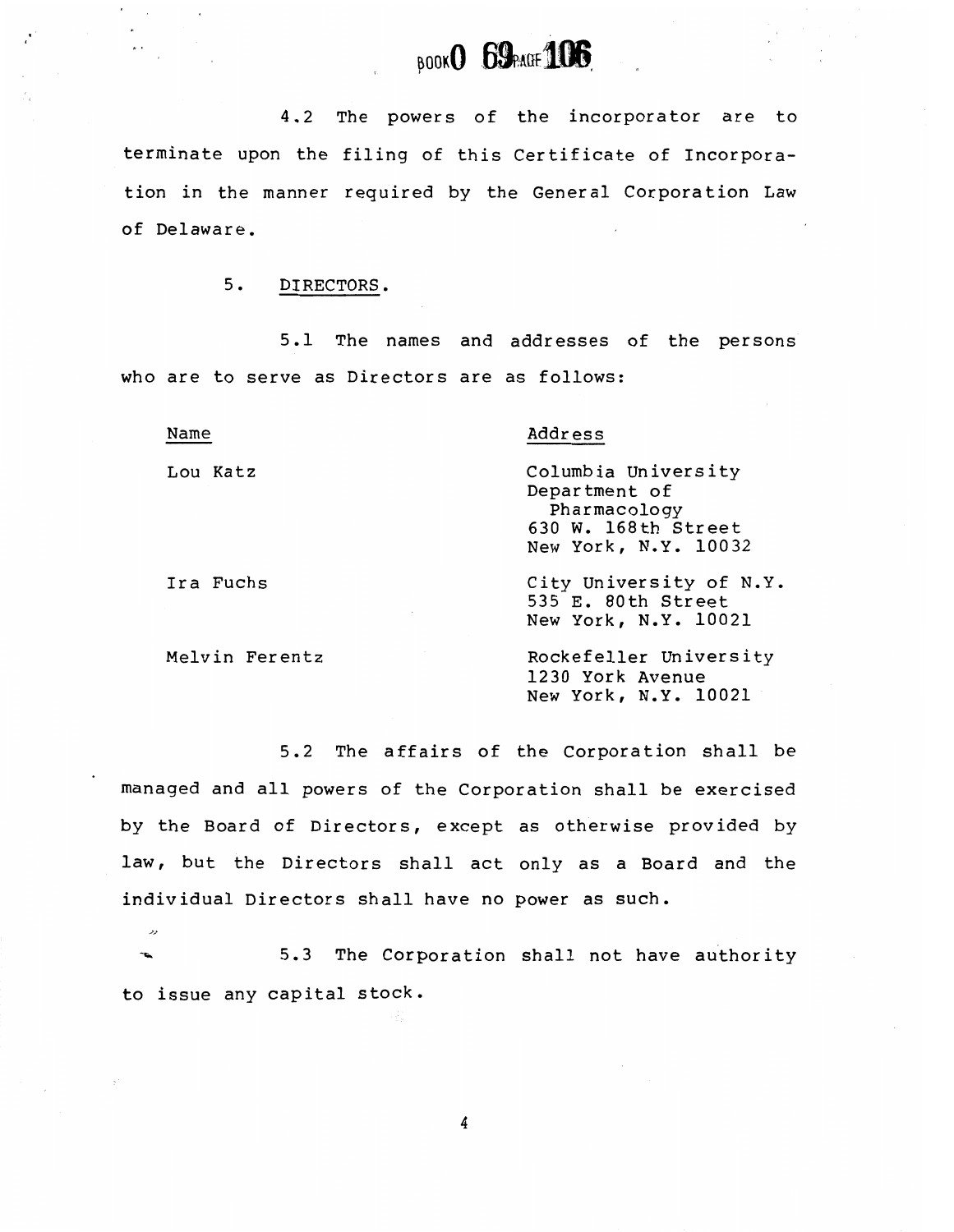## **BOOKO 69PACH 107**

5.4 The number of directors which shall constitute the whole Board shalt be fixed by the By-Iaws, but in no case shall the number be less than three.

5.5 Election of Directors, their term of office, guorum and voting reguirements, classes of Directors, and filling of vacancies shall be as provided by the Bylaws.

### 6. BY-LAWS.

ŀ.

6.1 The Corporation shall adopt By-Iaws, which shall set forth the procedures for the election of Members and Directors of the Corporation, and may contain such other provisions for the regulation of the affairs of the Corporation as from time to time shall be deemed advisable. Such By-laws, to the extent permitted by law and this Certificate of Incorporation, are to be adopted in the first instance by the persons named in section 5.1- to serve as Directors, and thereafter the Board of Directors may from time to time make, amend, or repeal By-laws; provided, that any By-law made, amended or repealed by the Board of Directors may be amended or repealed, and any By-law may be made, by the Members.

5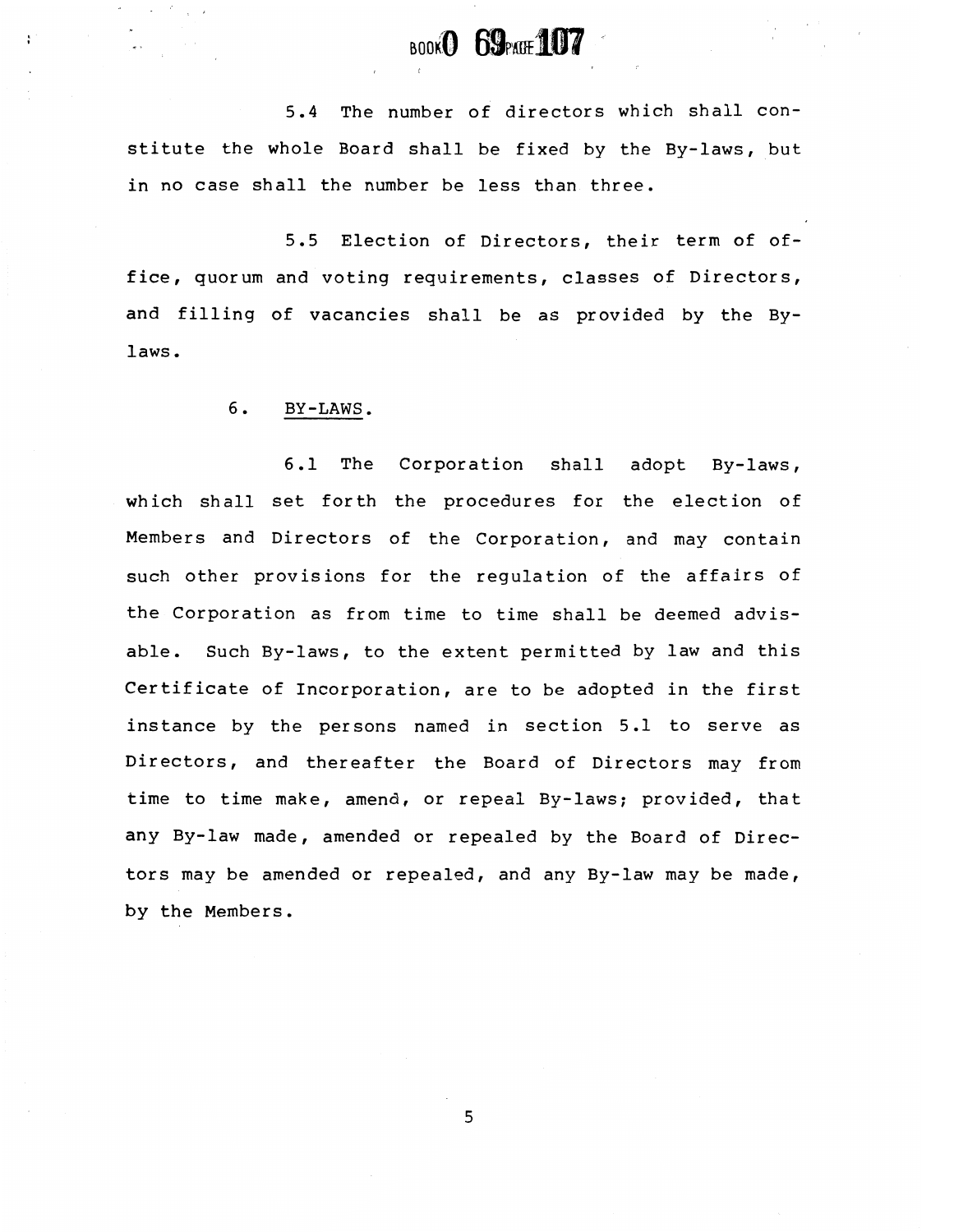## BOOKO 69PAGE 108

 $6.2$ The admission of all persons to membership and participation in the Corporation, the conditions of membership and participation, the rights and obligations of Members and Participants and the classification of Members and Participants, if any, shall be as provided in the Bylaws.

6.3 The funds, assets and private property of the Members, Participants, Directors and officers of the Corporation shall not be subject to the payment of corporate debts to any extent whatsoever.

IN WITNESS WHEREOF, I have signed this Certificate of Incorporation this 25th day of November 1980.

Robert Jacobs

405 Lexington Avenue New York, York 10174 Néw

0467b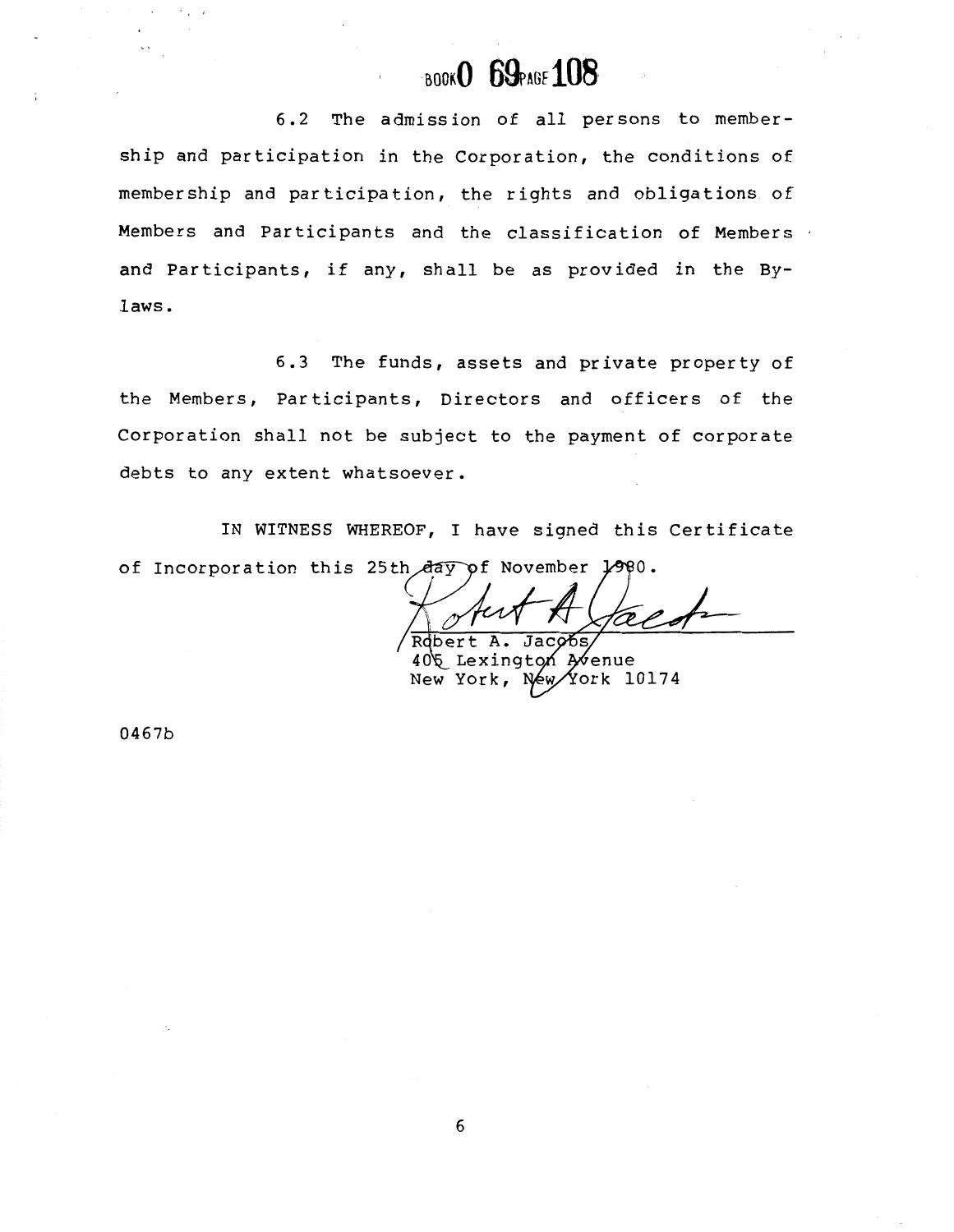**BOOKO 69PAGE 109** 



State  $\Omega$ DELAWARE

## alt of the Office of SECRETARY OF STATE

I, Glenn C. Kenton *Secretary* of State of the State of Delaware, do hereby certify that the above and foregoing is a true and correct copy of Certificate of Incorporation of the "USENIX ASSOCIATION", as received and filed in this office the twenty-sixth day of November, A.D. 1980, at 9 o'clock A.M.

> In Testimony Whereof, I have hereunto set my hand  $\_\_day$ November in the year of our Lord  $\alpha$

one thousand nine hundred and eighty.



Glenn C. Kenton, Secretary of State

**FORM 121**